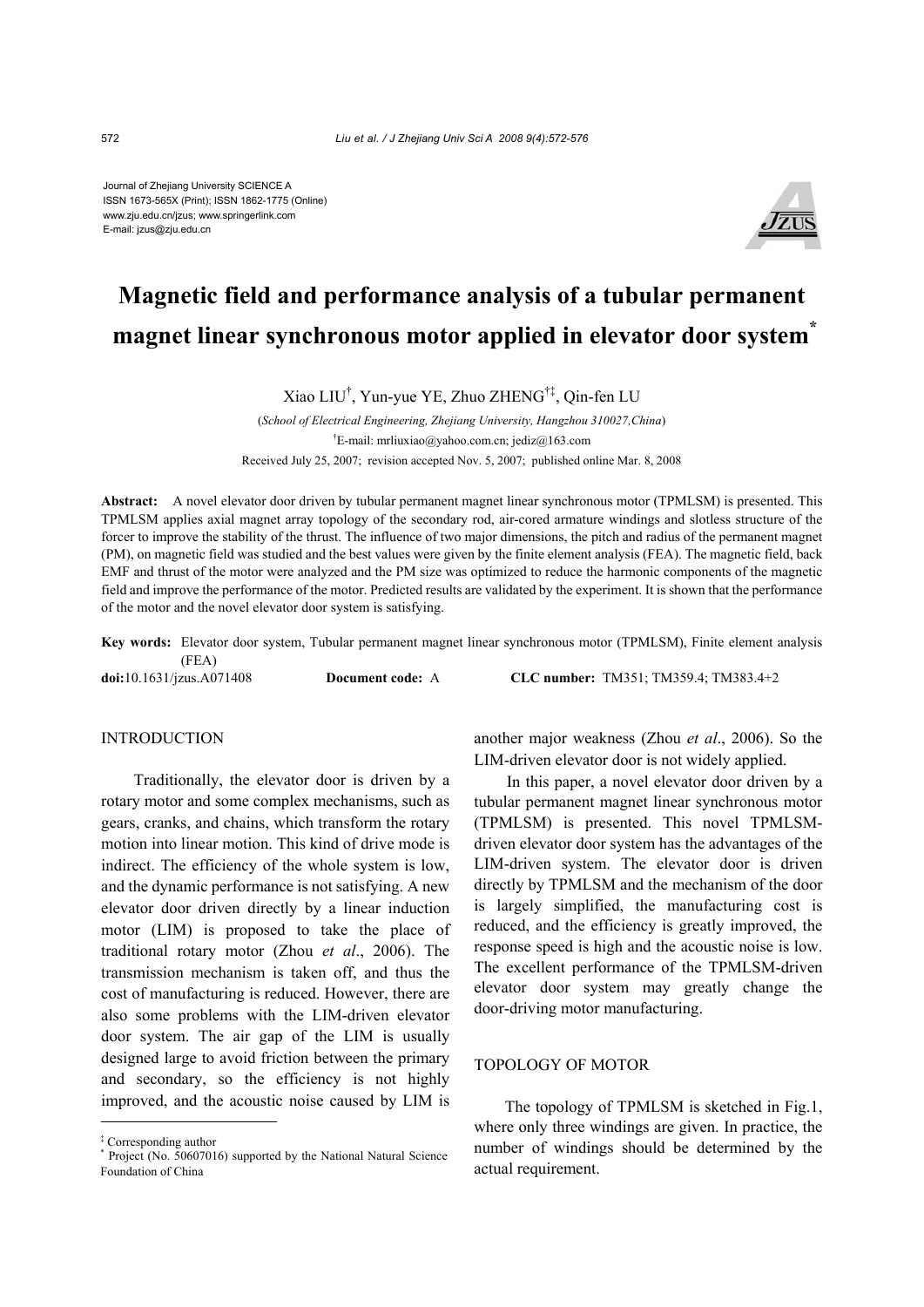

**Fig.1 Topology of the tubular permanent magnet linear synchronous motor (TPMLSM)***. R***m: PM outside radius,** <sup>τ</sup>**m: PM pole pitch,** τ**: pole pitch** 

1: Winding frame; 2: Windings; 3: Stainless steel tube; 4: Permanent magnets; 5: Pole-pieces

The motor consists of the forcer and the secondary rod. The forcer is mainly made up of armature windings and the winding frame. The frame is made with non-magnetic material by injection molding. The three-phase air windings are directly wounded in the slots of the winding frame.

The secondary rod has an axial magnet array topology (Wang *et al*., 2001; 2004; Bianchi *et al*., 2001; 2003; Lu *et al*., 2005; 2006). The permanent magnets (PMs), which are made of NdFeB N42SH, are magnetized axially, and two opposite polar PMs are spaced by the pole-pieces made of ferromagnetic material. All the PM and pole-pieces are surrounded by a stainless steel tube, the main functions of which are to support and protect the PM and pole-pieces.

Although TPMLSM with Halbach magnet array may get a more sinusoidal magnetic field (Zhu *et al*., 2000; Jang *et al*., 2003), it is not easy to magnetize the PM to optional direction as designed and the cost is much higher than that in axial magnet array. Motor with axial magnet array also has a good performance and could be manufactured easily with much lower cost. So the axial magnet structure is chosen.

There is a bearing in each end cover of the forcer. The bearings are made of special alloy material which are durable and wear-resistant. The inside diameter of the bearing is a little bit smaller than the winding frame to avoid the friction between the frame and the secondary rod and reduce the friction force, when the concentricity of the forcer and the rod cannot be guaranteed in mounting.

As the forcer is air-cored, the cogging force could be totally eliminated. So the thrust force would be more stable than that of the iron-cored motor, and the stability of the elevator door in uniform-velocity motion would be improved. At the meantime, the mass and inertia of the forcer are reduced (Lu *et al*., 2005; 2006), which makes the motor have better performance in the accelerated and decelerated motion. The air-cored structure also reduces the power loss and the acoustic noise (Zhao *et al*., 2006).

## FINITE ELEMENT ANALYSIS OF MOTOR

#### **Magnetic field distribution**

Considering the axial symmetry of the TPMLSM, the motor could be simplified to a 2D axial symmetry model in cylindrical coordinate. The following assumptions are made during the analysis: (1) The current density distributes uniformly in the conductor; (2) The hysteresis effect and eddy effect are ignored. The distribution of the magnetic line is shown in Fig.2.



**Fig.2 Distribution of the magnetic line**

For the TPMLSM with axial magnet array, there are three key dimensions for the secondary rod: pole pitch  $\tau$ , PM pole pitch  $\tau$ <sub>m</sub> and PM outside radius  $R$ <sub>m</sub> (Marignetti and Scarano, 1999; 2002; Bianchi, 2000; Bianchi *et al*., 2001; Wang *et al*., 1999; 2001; 2003). The influence of these three key dimensions on the magnetic field distribution could be analyzed by FEA.

Firstly, keep the dimension of  $\tau$  and  $R_{\rm m}$ , just change the ratio of  $\tau_{m}/\tau$ . Taking the ratio  $\tau_{m}/\tau$ =0.3 for example, the distributions of the radial magnetic flux density component  $B_r$  at different radial positions are shown in Fig.3. Obviously, at the position closer to the secondary rod, the magnitude of the magnetic flux density is larger, but the distribution waveform is more non-sinusoidal. The average value of the radial magnetic flux density  $B_{\text{ravg}}$  is calculated and plotted with a sinusoidal waveform in Fig.4. Comparing the two waveforms in Fig.4, the distribution of the average magnetic flux density is not a sinusoidal curve,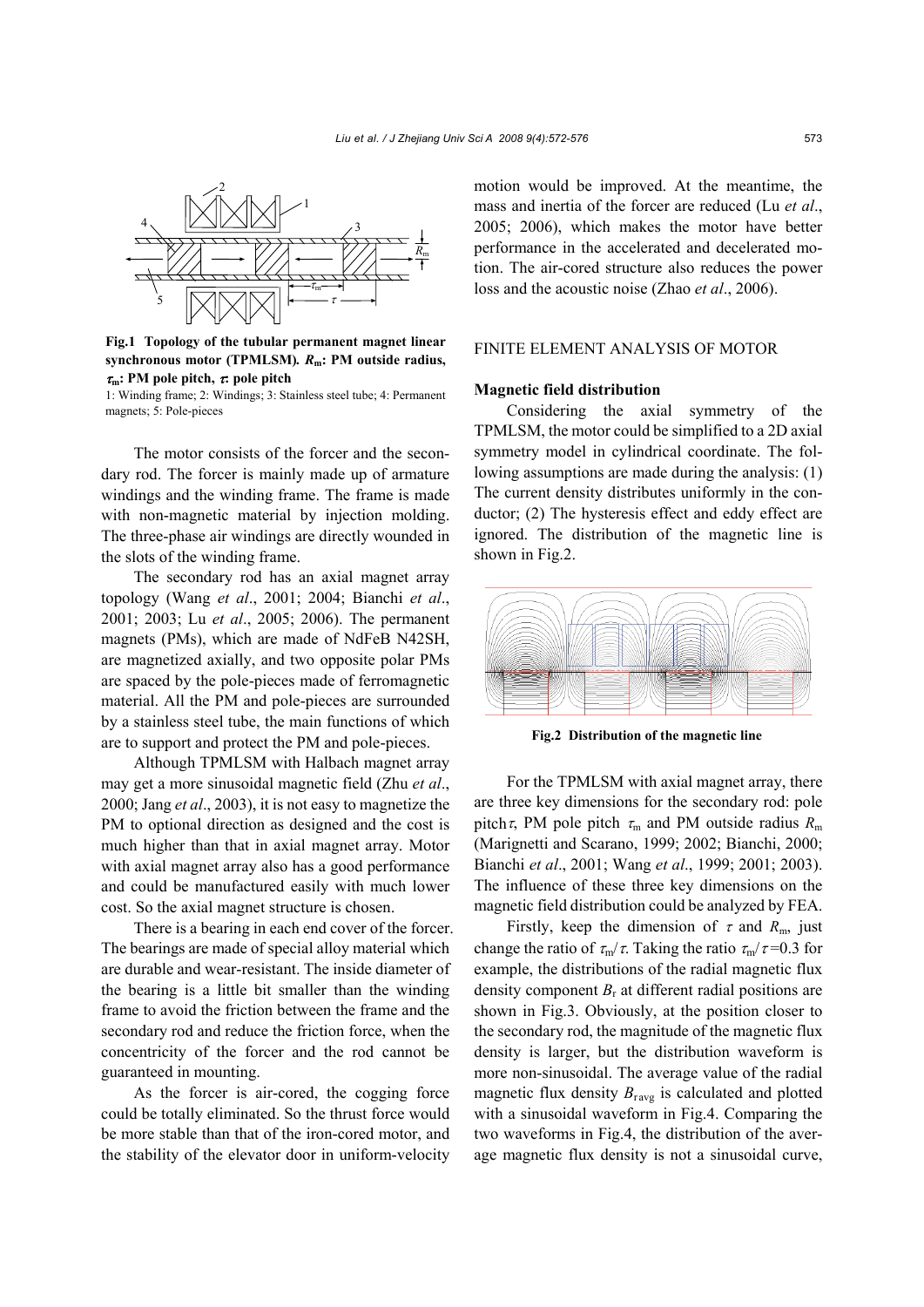and the harmonic components account for a great proportion. By Fourier analysis on the average magnetic flux density distribution curve, the harmonic components of the magnetic field could be obtained. The magnitudes of the fundamental and harmonic components  $B_{\rm rn}$  are plotted in Fig.5.



**Fig.3 Distributions of the radial magnetic flux density components at different radial positions when**  $\tau_{m}/\tau = 0.3$ 



**Fig.4 Distribution of the average radial magnetic flux density** when  $\tau_m/\tau = 0.3$ 



**Fig.5 Magnitude of the fundamental and harmonic** components when  $\tau_{\rm m}/\tau$ =0.3

As shown in Fig.5, the third-order harmonic component is high, about 13.78% of the fundamental component. Ninth- and above ninth-order harmonic components are too small to be considered.

Similarly, distributions of the magnetic flux density with different ratios of  $\tau_{\rm m}/\tau$  are analyzed. Magnitude of the fundamental component and proportion of the high-order harmonic components are listed in Table 1.

**Table 1 Magnitude of the fundamental component and proportion of the high-order harmonic components with different ratios of** τ**m/**<sup>τ</sup>

|                     | Funda-        | Harmonic components proportion $(\%)$ |                               |      |      |  |
|---------------------|---------------|---------------------------------------|-------------------------------|------|------|--|
| $\tau_{\rm m}/\tau$ | mental<br>(T) | 3rd order                             | 5th order 7th order 9th order |      |      |  |
| 0.30                | 0.1218        | 13.78                                 | 0.48                          | 1.51 | 0.95 |  |
| 0.40                | 0.1437        | 8.26                                  | 2.55                          | 1.47 | 0.57 |  |
| 0.45                | 0.1535        | 5.20                                  | 3.27                          | 1.15 | 0.33 |  |
| 0.50                | 0.1620        | 2.12                                  | 3.52                          | 0.67 | 0.25 |  |
| 0.55                | 0.1696        | 0.97                                  | 3.46                          | 0.29 | 0.33 |  |
| 0.60                | 0.1775        | 4.55                                  | 2.89                          | 0.13 | 0.39 |  |
| 0.65                | 0.1822        | 6.80                                  | 2.27                          | 0.25 | 0.44 |  |
| 0.70                | 0.1874        | 9.55                                  | 1.24                          | 0.24 | 0.55 |  |
| 0.80                | 0.1949        | 13.96                                 | 1.08                          | 0.38 | 0.59 |  |

Obviously, magnitude of the fundamental component increases as the ratio of  $\tau_{m}/\tau$  increases, and the distribution of the magnetic flux density is more sinusoidal when the ratio is within 0.45~0.60.

Then, keeping  $\tau_m$  and  $\tau$ , and changing the ratio of  $R_{\rm m}/\tau$ , the influence of  $R_{\rm m}$  on the magnetic flux density distribution could be analyzed. Table 2 shows the FEA results with different ratios of *R*m/τ.

**Table 2 Magnitude of the fundamental component and proportion of the high-order harmonic components with different ratios of** *R***m/**τ

|            | Funda-<br>Harmonic components proportion $(\%)$ |      |      |                                         |      |
|------------|-------------------------------------------------|------|------|-----------------------------------------|------|
| $R_m/\tau$ | mental<br>(T)                                   |      |      | 3rd order 5th order 7th order 9th order |      |
| 0.30       | 0.1219                                          | 1.56 | 3.43 | 0.28                                    | 0.31 |
| 0.45       | 0.1696                                          | 0.97 | 3.46 | 0.29                                    | 0.33 |
| 0.50       | 0.1770                                          | 0.83 | 3.53 | 0.28                                    | 0.30 |
| 0.55       | 0.1833                                          | 0.69 | 3.60 | 0.24                                    | 0.23 |
| 0.80       | 0.2411                                          | 0.56 | 3.45 | 0.29                                    | 0.28 |
| 1.00       | 0.2662                                          | 0.42 | 3.49 | 0.35                                    | 0.33 |

The ratio of  $R_m/\tau$  mainly influences the fundamental component, and the harmonic components change little when the ratio of  $R_m/\tau$  changes. Considering the cost of the PM, the ratio should not be too large. Generally, it is appropriate to choose the ratio within the range of 0.4~0.7.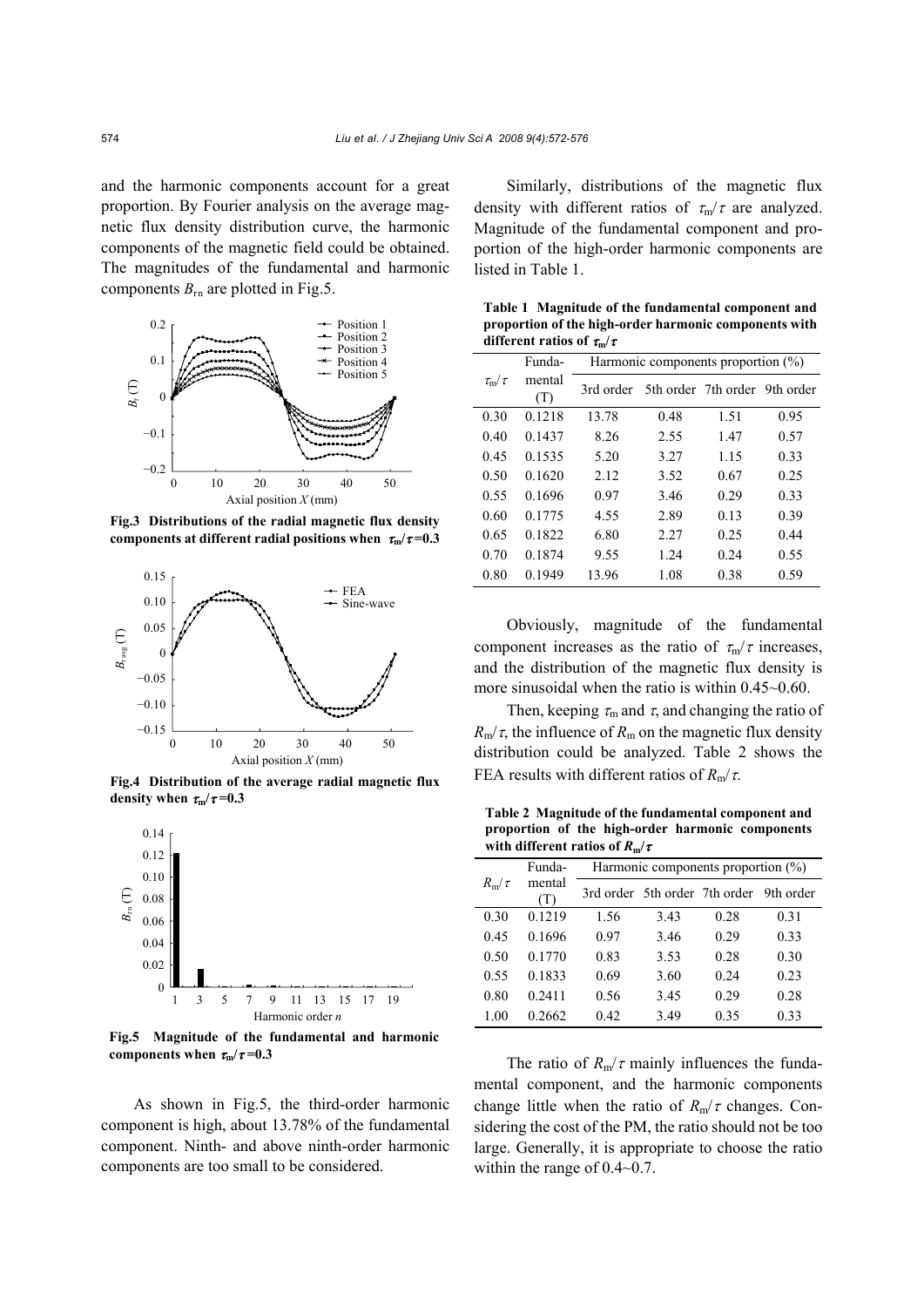Based on FEA of the magnetic field, the three key optimized dimensions could be determined, as listed in Table 3. The following analyses are all based on the model with these dimensions.

| Table 3 Key design dimensions of the motor |  |  |  |  |  |  |  |
|--------------------------------------------|--|--|--|--|--|--|--|
|--------------------------------------------|--|--|--|--|--|--|--|

| Parameter                     | Value |
|-------------------------------|-------|
| PM pole pitch $\tau_{m}$ (mm) | 14.03 |
| Pole pitch $\tau$ (mm)        | 25.50 |
| PM outside radius $R_m$ (mm)  | 13.00 |
| $\tau_{\rm m}/\tau$           | 0.55  |
| $R_{\rm m}/\tau$              | 0.51  |

## **Back EMF and thrust force**

The no-load back EMF of the motor could be easily obtained as the distribution of magnetic flux density is analyzed. Fig.6 shows the no-load back EMF (*E*) waveform with only one pole pair windings model at the velocity of 51 mm/s. The magnitude is about 0.26 V.



**Fig.6 No-load back EMF per pole at the velocity of 51 mm/s** 

The thrust force per pole is calculated by FEA, and the calculated results with different currents are shown in Table 4. As there is no ferromagnetic material in the forcer, the magnetic field would not be saturated. So the ratio of thrust force to current is constant, and the motor has a good variable speed characteristic.

**Table 4 Thrust force calculated by FEA with different currents**

| Current    | Thrust force | Current    | Thrust force |
|------------|--------------|------------|--------------|
| $(A_{nk})$ |              | $(A_{nk})$ |              |
| 0.5        | 3.875        | 2.0        | 15.500       |
| 1.0        | 7.744        | 2.5        | 19.355       |
| 15         | 11.615       | 3.0        | 23.231       |

# EXPERIMENTAL RESULTS

Prototype of the motor and the elevator door device on which the experimental test is carried out is shown in Fig.7. Table 5 shows the motor specification. FEA and experimental results of the no-load back EMF waveforms are shown in Fig.8. Comparing these two waveforms, the experimental back EMF is 6.54% larger than the FEA value. Fig.9 shows the FEA and experimental results of the thrust force *F* with different currents, and the experimental results are also larger than the FEA results. The largest relative error is about 6.22%.



**Fig.7 Prototype of the motor and the elevator door**

**Table 5 Specification of the TPMLSM applied in the elevator door**

| Parameter                          | Value                     |
|------------------------------------|---------------------------|
| Number of pole pairs               | 8                         |
| Number of phases                   | 3                         |
| Forcer size (mm×mm×mm)             | $67 \times 67 \times 510$ |
| Forcer inner diameter (mm)         | 29                        |
| Secondary rod length (mm)          | 1000                      |
| Secondary rod outer diameter (mm)  | 28                        |
| Back EMF constant $(V_{pk}/m/s)$   | 43.47                     |
| Thrust force constant $(N/A_{pk})$ | 65.20                     |
| Maximum acceleration $(m/s^2)$     | 61.125                    |



**Fig.8 No-load back EMF at the velocity of 51 mm/s**